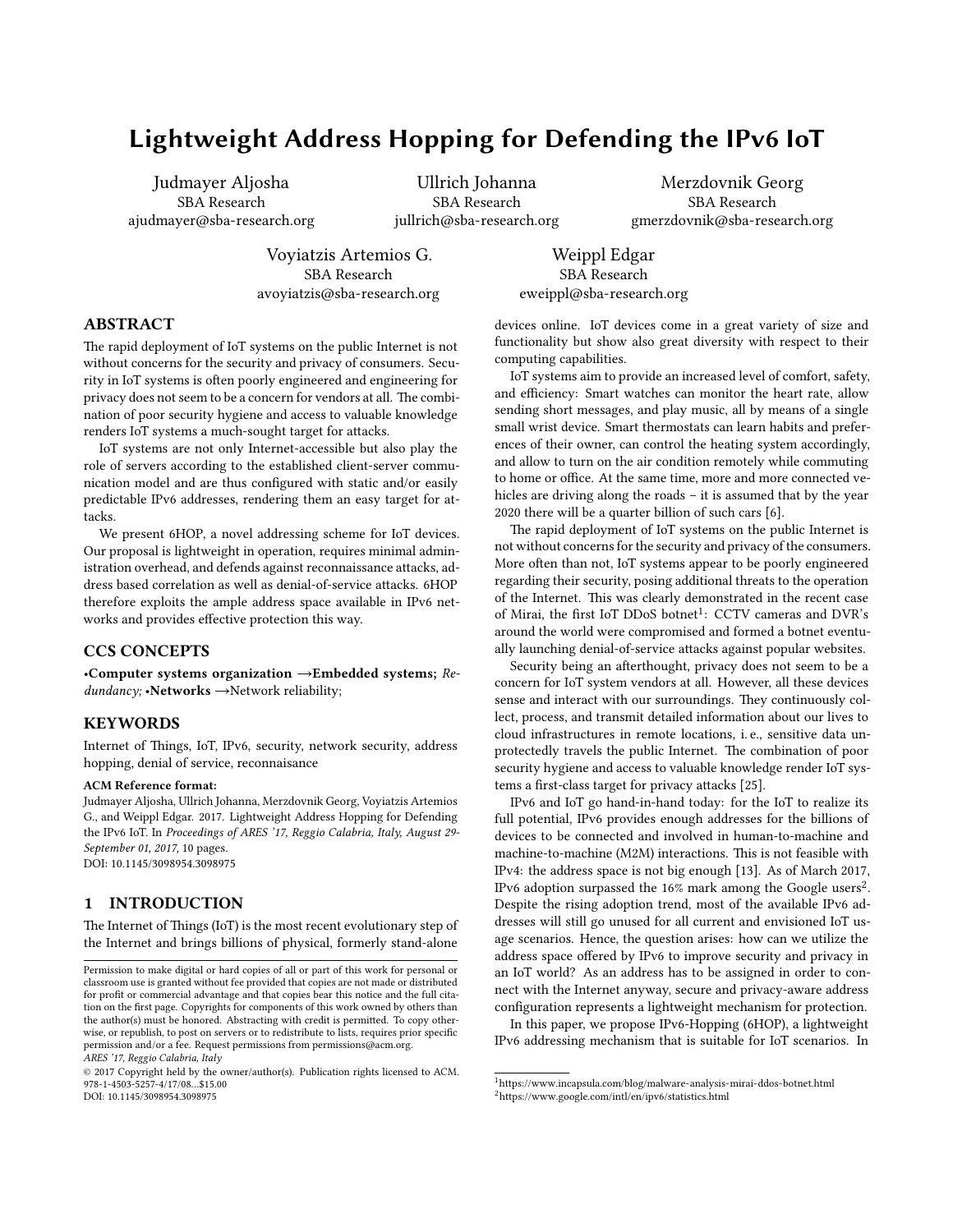6HOP, addresses are generated in a deterministic way by communication partners, but they appear random to third parties. This way, the partners are able to reconnect to each other whenever desired; but others are not able to pinpoint current endpoint information as addresses expire in a regular fashion.

Overall, our 6HOP proposal provides network-level mechanisms for:

- *Proactive security:* 6HOP does not disclose smart-homespecific IoT addresses for future attacks. Hence, any IPv6 scanning activity during a reconnaissance phase cannot be utilized to launch targeted attacks at a later stage.
- *Network-layer anonymity:* 6HOP does not disclose the network topology, the network size, or the identity of the individual IoT-connected devices.
- *Privacy:* 6HOP does not allow client device tracking inside the same network or across different networks.

The remainder of the paper is organized as follows: Section [2](#page-1-0) outlines our IoT usage scenario and the associated threat model. Section [3](#page-2-0) introduces the design of IPv6-Hopping (6HOP) and details the system variants and protocol operations. Section [4](#page-3-0) and [5](#page-5-0) provide the privacy and security evaluation for 6HOP. Section [6](#page-6-0) discusses existing IPv6 addressing mechanisms with respect to their capability of protection as well as related approaches from the IPv4 world and compares them with 6HOP. Finally, Section [7](#page-8-2) concludes the paper and lays down future directions of work.

# <span id="page-1-0"></span>**2 MOTIVATION**

In the established client-server communication model of the Internet, IoT systems are not only Internet-accessible but also act as *servers*. This is necessary for automated M2M interactions as well as remote control and configuration by their operators or owners. It is quite common that IoT systems are configured with a practically static IPv6 address to better serve their role. At the same time, a large class of IoT systems are resource-limited devices and cannot employ advanced network security protections. This combination makes IoT systems an easy target for attacks, i.e., *sitting ducks*.

Server addresses on the Internet are intended to be static, either manually assigned or following the *Modified EUI-Format*. Such addresses allow to find servers easily. The IoT challenges this assumption as IoT servers are intended to be used solely by a limited number of people, e.g., the residents of a smart home. Neither should these servers be found nor accessed by anybody else on the Internet.

IP-level addresses are valuable metadata that can be used by a malicious actor to launch attacks against these systems and the privacy of their users. Existing IPv6 addressing schemes do not cope sufficiently with these issues for servers, as they produce static or predictable address patterns. Even when randomization is employed, it relies on link-layer information (e.g., MAC addresses) that exhibit strong patterns [\[16\]](#page-9-2).

# **2.1 Smart home usage scenario**

We consider a smart home IoT usage and attack scenario as depicted in Figure [1.](#page-1-1) We assume two stakeholders, namely Alice and

<span id="page-1-1"></span>

**Figure 1: Threat model with a client on a public wireless network connecting back to a device at home**

Eve. Alice lives in a smart home environment and operates multiple IoT devices in her residence, e.g., a smart fridge, some security cameras, a thermostat, and smart lightbulbs. For reasons of convenience, these devices allow remote control and maintenance over the Internet; Alice accesses the devices by means of her mobile device's Internet browser or a vendor-provided smartphone app.

We assume full-IPv6 deployment in the public wireless network and Alice's home network. Thus, all smart devices have individual, globally-routable IPv6 addresses and are reachable from all over the Internet.

## **2.2 Attack scenarios**

Eve has malicious intentions and wishes to violate the security of Alice and invade her privacy for nefarious purposes.

Eve aims to perform *active attacks* and strike the respective IoT device on the application layer, e.g., by exploiting poor authentication or other software vulnerabilities. Many IoT devices lack sophisticated security and are indeed highly vulnerable $3$ .

Launching an attack, however, requires prior reconnaissance, i.e., Eve must find the vulnerable devices in first place. As IoT devices are typically not announced in the Domain Name System (DNS), Eve rather has to actively scan addresses – a tedious but not entirely infeasible task with IPv6[[5,](#page-8-3) [7](#page-8-4), [11](#page-8-5), [21\]](#page-9-3) – or, alternatively, extract addresses from captured network traffic. Hence, a first goal for our design is to increase the reconnaissance effort of the attacker. Ideally, by achieving this goal, we will prevent the attacker from reaching the (potentially vulnerable) application layer.

Eve also aims to perform *passive attacks* and inspect traffic in order to gain more information about Alice. Alice would connect to the same address whenever accessing a certain IoT device in her home as servers are intended to have a stable IPv6 address. In turn, Eve is able to attribute all these connection efforts to Alice by simply comparing target addresses. This line of action is commonly referred to as *address-based correlation*. It is especially outstanding among different types of traffic correlation as addresses are essential for packet delivery. They can neither be removed from packets nor encrypted.

Address-based correlation using *server* addresses is a consequence of the IoT device serving solely a limited number of clients in comparison to publicly accessible non-IoT servers. The IPv6 Privacy

<span id="page-1-2"></span><sup>3</sup>[http://www.csoonline.com/article/3119765/security/](http://www.csoonline.com/article/3119765/security/hackers-found-47-new-vulnerabilities-in-23-iot-devices-at-def-con.html)

[hackers-found-47-new-vulnerabilities-in-23-iot-devices-at-def-con.html](http://www.csoonline.com/article/3119765/security/hackers-found-47-new-vulnerabilities-in-23-iot-devices-at-def-con.html)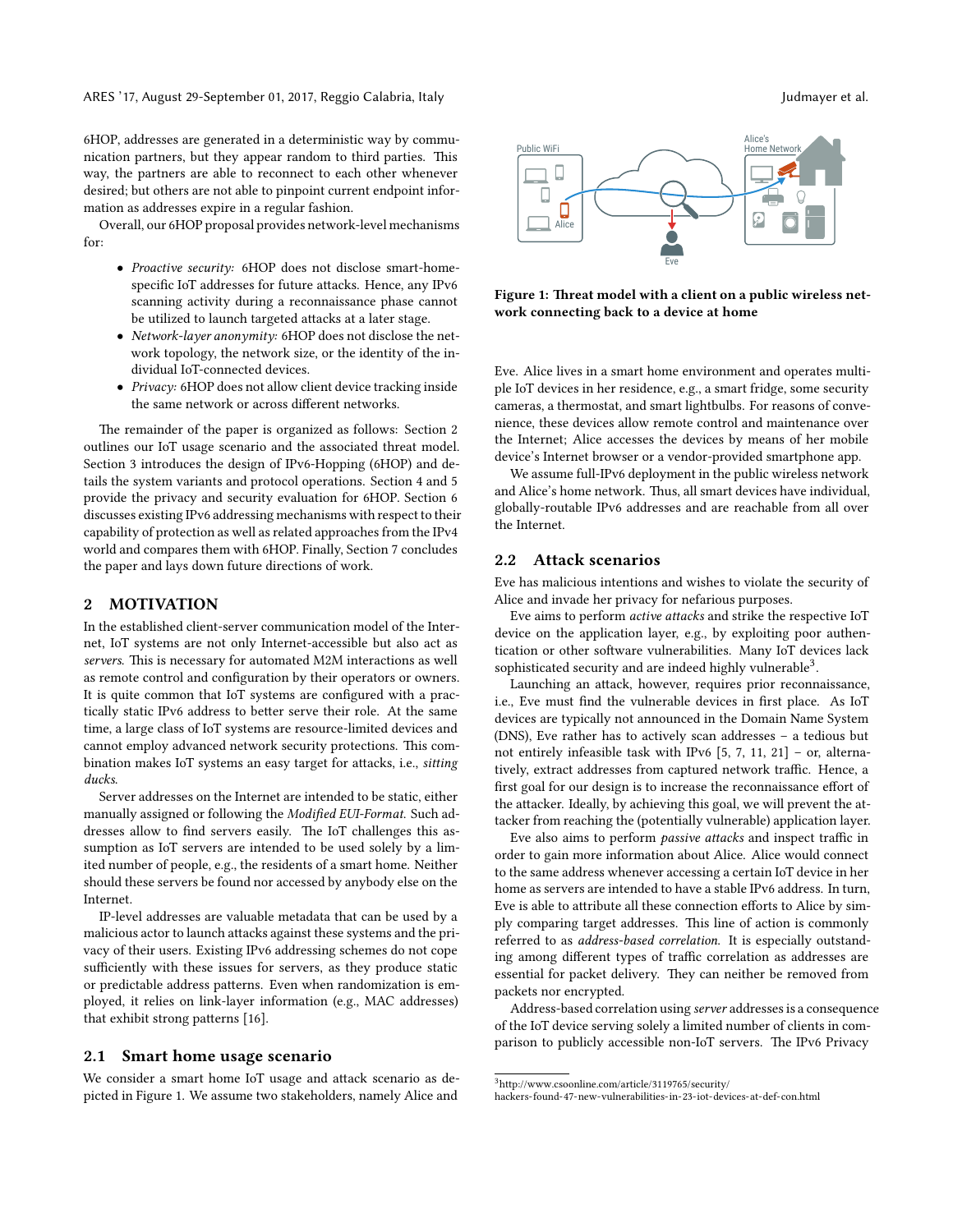Extension [\[19\]](#page-9-4) considers it sufficient to scramble source (*client*) addresses. The rationale for this is that when connecting to non-IoT servers which serve a high number of different clients, the individual gets lost in the masses. Hence, a second goal for our design is to hinder address-based correlation by attackers exploiting server addresses. The attackers should not be able to identify communication endpoints based solely on the source and destination addresses of the latter.

We present in the next Section a dynamic IPv6 address shuffling scheme for the server side of the IoT that defends against the aforementioned attacks.

# <span id="page-2-0"></span>**3 DESIGN OF 6HOP**

6HOP specifies an algorithm deriving ephemeral addresses, ports and key information for both endpoints, i.e., Alice's smart phone and her domestic IoT server. Based on an initially exchanged secret all subsequent IPv6 addressing information is derived. The following scenario highlights the use of 6HOP.

In an initialization procedure, Alice's smart phone and the IoT server exchange a secret seed over the residential wireless network. As the wireless network is protected adequately, we consider this channel as secure and the exchanged secret as only known by the smart phone and the server.

The IoT server then calculates its address and transport layer port according to the deterministic algorithm specified by 6HOP, assigns itself the address, and listens for incoming requests at the transport layer port. 6HOP is a dynamic address format; the IoT server thus changes its address and port at a regular time interval, e.g., 24 hours, for purposes of protection, again following the 6HOP algorithm. Whenever Alice wishes to remotely access the IoT server, her smart phone follows the 6HOP algorithm including the initially exchanged secret as well into calculation. This way, it is able to infer the current destination address and port in order to reach the server.

Beyond, 6HOP includes further strategies for protection. First, the 6HOP algorithm allows not only to infer server addresses and ports, but also source addresses and ports. The smart phone has to use the latter in its connection attempts in order to authenticate itself as a legitimate client; requests from other source addresses and ports would be denied by the server upon receipt. The source address and port change in the same interval as the server address and port. Second, the 6HOP algorithm allows to infer secret keys to transmit authenticated and encrypted traffic which further increases the level of protection.

The remainder of this section describes the 6HOP algorithm for address derivation, describes how to move from one address to the next over time and introduces an overlapping address window for reasons of robustness.

#### **3.1 Deriving address and key data**

The core aspect of 6HOP is to derive addressing and authentication information from a shared ephemeral secret  $e \in \mathcal{E}$  on every round of the protocol. In the first round of the protocol an initial secret seed *s*0 is exchanged in a secure way. This initial seed is assumed to be chosen uniformly at random from  $S$  and is never used to derive addressing information directly. In the following paragraphs,

<span id="page-2-4"></span>

| $s_n$ Bits | Length<br>(Bits) | Param.                                  |  |  |  |
|------------|------------------|-----------------------------------------|--|--|--|
| $0 - 111$  | 112              | server IPv6 address suffix <sup>4</sup> |  |  |  |
| 112-223    | 112              | client IPv6 address suffix              |  |  |  |
| 224-239    | 16               | server port                             |  |  |  |
| 240-255    | 16               | client port                             |  |  |  |
| 256-383    | 128              | key used for AE by A                    |  |  |  |
| 384-511    | 128              | key used for AE by B                    |  |  |  |

**Table 1: Partition of the 512-bit shared secret** *en* **into IPv6 address suffixes, ports, and keys used for authenticated encryption.**

we specify an algorithm that allows to infer IPv6 addresses and transport layer ports for both client and server as well as secret keys for encryption, thereby we model *H* as a random oracle.

State *sn* represents the intermediary value of a hash chain up to point *n* (see Equation [1](#page-2-2)).

$$
s_1 = H(s_0)
$$
  
\n
$$
s_2 = H(H(s_0))
$$
  
\n...  
\n
$$
s_n = H^{n}(s_0)
$$
 (1)

<span id="page-2-2"></span>The ephemeral secret  $e_n$  can be calculated at both endpoints independently by applying a hash chain construction to  $s_0$  or using the intermediate states  $s_n$  and  $s_{n-1}$  directly (see Equation [2\)](#page-2-3).

$$
e_1 = H(s_1 \oplus s_0)
$$
  
\n
$$
e_2 = H(s_2 \oplus s_1)
$$
  
\n...  
\n
$$
e_n = H(s_n \oplus s_{n-1})
$$
  
\n(2)

<span id="page-2-3"></span>These subsequent shared values *e*1, *e*2, . . . are used to derive *ephemeral IPv6 addresses, ports, and keys* for authenticated encryption (AE) on both endpoints of the 6HOP session.

Avoiding information leakage while keeping forward secrecy, the system distinguishes between ephemeral secrets  $e_0, e_1, ..., e_n \in$ E and states  $s_0, s_1, ..., s_n \in S$ . The advantage of this construction is twofold. First, depending on the size of a sufficiently large *lookback* window *w*, all  $\{e_0, ..., e_{n-w}\}$  and  $\{s_0, ..., s_{n-(w+1)}\}$  values do not have to be maintained in storage. Since previous states are not necessary for computing upcoming ones, storing solely the last  $s_{n-(w+1)}$  hash states provides forward secrecy for the system. Second, decoupling the hash chain state *s* from the actual shared ephemeral secret *e* that is used to derive addressing and authentication information, avoids that bits of the current state of the system, i.e., the current hash in the hash chain, are leaked to the outside over the used addresses and ports.

All shared ephemeral secrets  $e \in \mathcal{E}$  are assumed to be of the same size and at least 512 bits. Since  $|\mathcal{E}| = |\mathcal{S}|$  the size of each of these sets has to be at least  $2^{512}$ . The derived shared ephemeral secret *e* is partitioned according to Table [1](#page-2-4) in order to infer addresses, ports and encryption keys.

<span id="page-2-1"></span><sup>4</sup> IPv6 addresses are of 128 bits length; however, a node is usually not able to choose all bits independently. Network prefixes are typically determined by the Internet service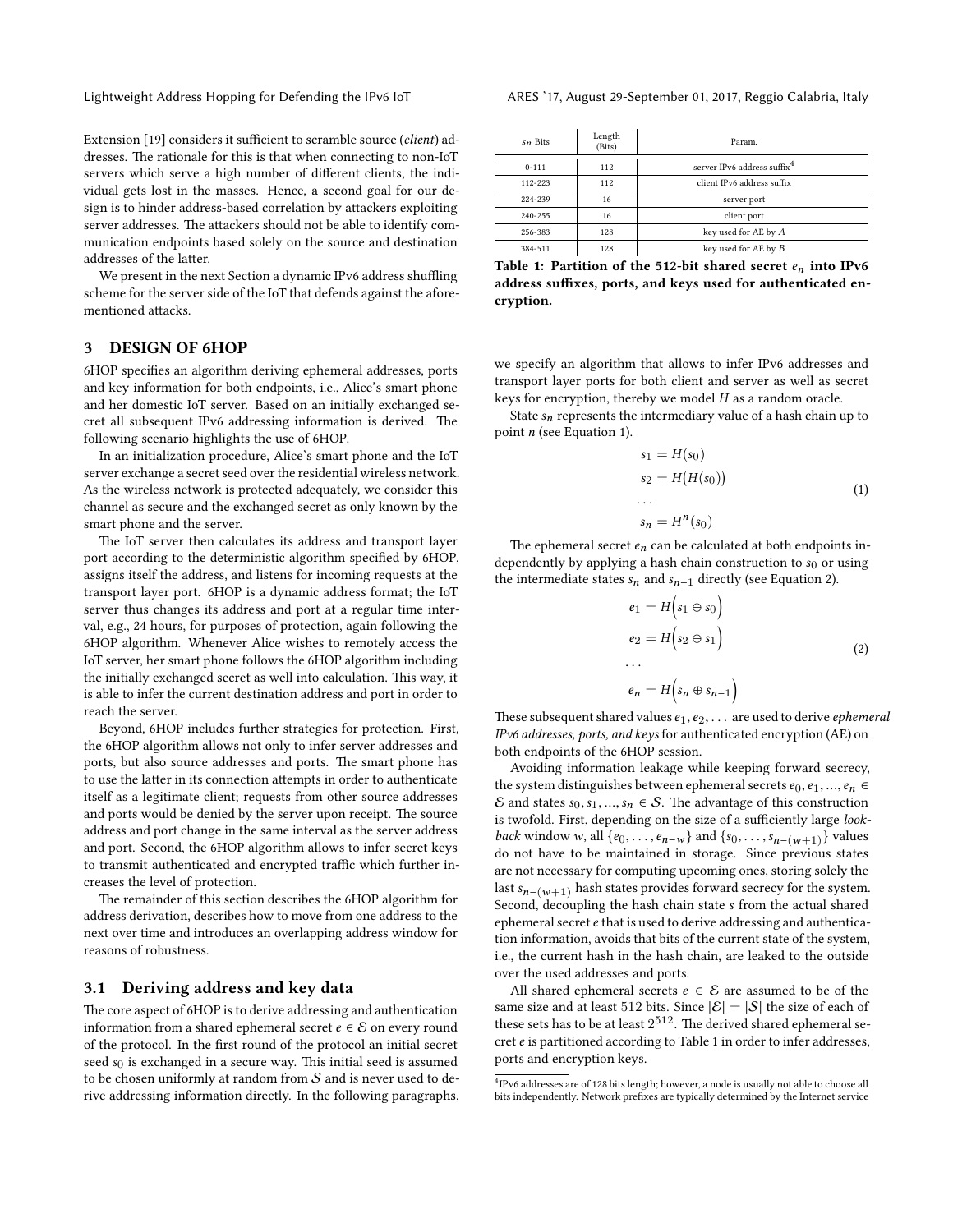The method to initiate an update of the (hash chain) state, i. e., forwarding to the next address, needs to be synchronized among both endpoints. Otherwise, they would not be able to connect to each other. The following Section describes the synchronization requirements of this scheme in greater detail.

## **3.2 Forwarding to the next address**

The idea of time-based hopping are addresses that change in a regular interval at both endpoints, i. e., the smart phone and the IoT server. For synchronization among the communication partners in agreeing to advance to the next IPv6 address the same point in time, we used a similar algorithm as defined for the time-based one-time password (TOTP)[[18](#page-9-5)] as a baseline for our design. However, we do not include the time-based variable into the calculation of the ephemeral secret  $e_n$ , but only use it as a trigger mechanism to update the (hash chain) state  $s_n$  and eventually forward to the next address.

The update of the state is therefore triggered by a change of the time-based tick *T* . The tick *T* works as a counter and denotes the number of time steps of size *X* between the start time  $T_0$  and the current time  $T_{now}$ . All these variables are measured in seconds. The included variables as well as the particular algorithm are described in the following paragraphs.

- *Current time*  $T_{now}$ : The current time as delivered by a realtime-clock.
- *Time step X:* The duration of one tick in seconds. The shorter the time step, the shorter ephemeral information like IPv6 addresses, ports and keys are valid. For example, the akin IPv6 Privacy Extension uses a life span of 86, 400 seconds (24 hours).
- *Time reference*  $T_0$ : The Unix time stamp of the initial connection. Having defined a time step *X* in the range of hours, it is not critical if the value of  $T_0$  on the client differs from the value of  $T_0$  on the server, since the renewal interval is a few hours anyway. Therefore it is not necessary to transmit  $T_0$  explicitly. It can be deduced from the server when the initial connection is made.

The *time tick T* indicates when to update the local (hash chain) state. Therefore each implementation has to store at least the current value of *T* as well as  $T_0$ , *X*, and the current state  $s_n$  for every 6HOP session. From these values all future values can be derived. If a client for example wants to initiate a new TCP connection, it first computes *T* according to Equation [3.](#page-3-1)

<span id="page-3-1"></span>
$$
T = \lfloor \left( \frac{T_{now} - T_0}{X} \right) \rfloor \tag{3}
$$

Then the client checks the computed value *T* against the stored value  $T_{stored}$ . If  $T_{stored} < T$ , it sets  $T_{stored} \leftarrow T$  and computes  $s_{n+1}$  and  $e_{n+1}$  to derive the appropriate addressing information to initiate the connection. If  $T_{stored}$  is equal to  $T$ , it uses the current addresses from  $s_n$  and  $e_n$  to initiate the connection.

#### <span id="page-3-3"></span>**3.3 Synchronization and overlapping window**

Ideally, both endpoints hop to the next address, i.e., state, at the same point in time. However, due to network delays, clock discrepancies, and deviations in  $T_0$ , one of the following two cases might occur:

- (1) The client's clock is too fast (i.e., the server clock is too slow) and the client tries to connect via an address that the server has not generated yet.
- (2) The client's clock is too slow (i.e., the server clock is too fast). Then the client tries to connect to an already deprecated address.

To increase the resilience against such clock drifts, we propose a tolerance window of size *w*. This means that the ephemeral information, like IPv6 endpoint addresses, ports and keys, of the last *w* ticks will be kept active and reachable. This ensures connectivity and a smooth transition between consecutive IPv6 endpoint addresses. We assume that the clocks of both endpoints are synchronized to a degree that allows them to stay connected.

We suggest setting the overlapping window *w* and the time step *X* according to the security requirements of the respective 6HOP session but advise a *minimum* of  $w = 1$ . This means that there are always two valid IP addresses per 6HOP session, except for the very first interval. Minor clock drifts within the size of *X* should therefore not be an issue for 6HOP<sup>[5](#page-3-2)</sup>. Thereby, a smooth transition for new TCP connections is ensured, while currently active TCP connections will not be reset but kept under the old IPv6 address until they close.

The time step *X* can also be configured in a way that the actual addresses appear like the IPv6 Privacy Extension, i.e., address generation in an interval of 24 hours. If the addresses should be changed every 24 hours, the tight synchronization of the clocks is less of an issue since an endpoint address would remain valid for 48 hours with  $w = 1$ .

Alternatively, *X* can also be reduced to increase the security. On the one hand, the shorter the time step, the less time an adversary has to strike a victim after identifying an endpoint address. On the other hand, a short time step requires tighter clock synchronization. To avoid problems originating from clock desynchronization, we propose a look-ahead window of minimum one time tick for 6HOP. This look-ahead window can also be used to reduce clock drift by readjusting on new connections within the next window.

# <span id="page-3-0"></span>**4 SECURITY OF THE SHARED SECRET INFORMATION DERIVATION**

A first attempt to break the security and privacy offered by 6HOP is to launch an attack against the secret information derivation function of 6HOP. If such an attack was successful, an attacker would know all future addresses, ports, and keys, effectively breaking the 6HOP mechanisms. We consider such attacks in the remainder of this section and infer an attacker's effort to do so. We also calculate the probabilities for address collisions, i.e., two nodes residing within the same subnetwork and assigning themselves the same addresses at the same point in time.

provider (ISP) and announced by routers. Depending on the ISP, a domestic Internet connection receives a network prefix with a typical length between 48 and 64 bits; the latter are fixed, while the remaining bits can be chosen freely. In consequence, it remains sufficient to reserve 112 bits of the ephemeral secret per IPv6 address. A 6HOP node then takes the announced prefix, and fills the remaining bits with those from the ephemeral secret in order to form its 6HOP address.

<span id="page-3-2"></span> $^5$  The IPv6 privacy extension provides something similar: After its "preferred" lifetime of typically 24 hours, an address is kept for another "valid" lifetime in order to serve on-going transactions, but it is not used for new outgoing connections anymore.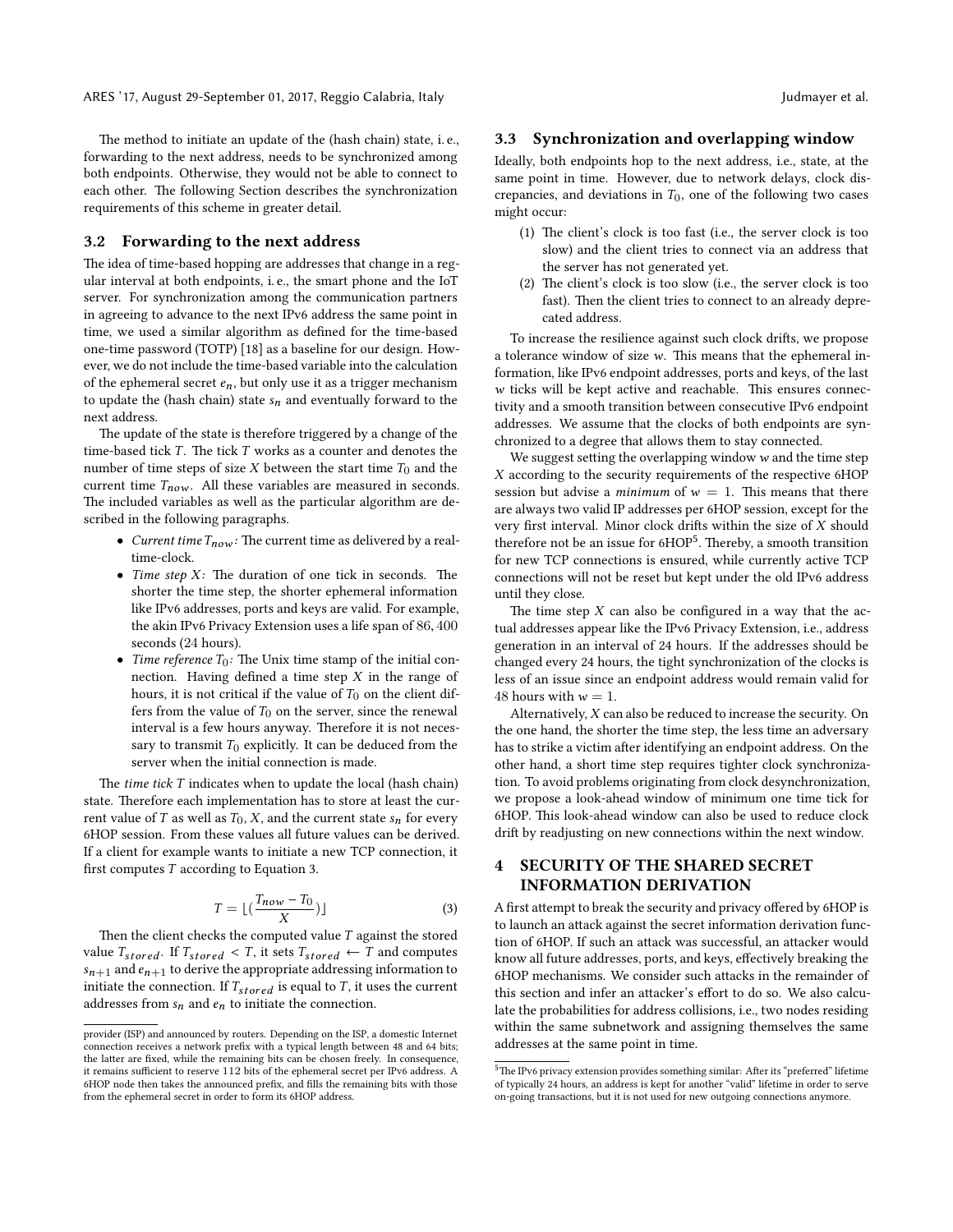# **4.1 Attack Design**

Once knowing an internal hash state at an arbitrary point in time, an adversary is able to infer a victim's future 6HOP addresses, ports and keys. Indeed, these pieces of information are clips of the ephemeral secret  $e_n$ , as described in Table [1](#page-2-4), which in turn are inferred from the hash state  $s_n$  and  $s_{n-1}$ . An adversary might be interested in gaining this hash state. The hash state might be leaked, e.g., by compromising one of the communication partners. Alternatively, a passive adversary is able to synchronize to the internal hash state by observing a number of successive identifiers, i.e., IPv[6](#page-4-0) addresses and/or ports<sup>6</sup>, without actively compromising any of the communication partners.

Synchronization to the hash state is performed as follows. The adversary probes all possible values for  $s_{n-1}$ , and calculates  $s_n$  according to

<span id="page-4-2"></span>
$$
s_n = H(s_{n-1}).\tag{4}
$$

Then, she calculates the ephemeral secret  $e_n$  according to

<span id="page-4-3"></span>
$$
e_n = H(s_n \oplus s_{n-1}), \tag{5}
$$

and compares as many bits as possible. If the adversary is aware of both ports, and the interface identifiers, she is able to compare 160 bits. If she solely has the interface identifiers, she is able to compare only 128 bits.

The adversary excludes all inappropriate candidates; their secret keys do not correspond with the observed addresses and ports. The remainder are kept as suitable candidates, and their related hash states  $s_n$  are stored in a candidate set for the next iteration. The adversary reiterates with this reduced candidate set following the just described algorithm, and further reduces the candidate set by comparing with the addresses and ports that have been observed on the following day. She proceeds until the candidate set is reduced to a single hash state, this is the internal hash state of the algorithm. With this knowledge, the adversary is able to calculate all future addresses, ports, and keys.

In the remainder of this section, we discuss how many consecutive ephemeral addresses and ports have to be observed by an adversary in a row. In a second step, we quantify the effort for hashing.

# **4.2 Number of Observations**

The adversary has to shrink the candidate set down to a single candidate. As she has to probe all possible values for *s*0 having a length of 512 bits, the very first candidate set  $C_0$  is of size  $2^{512}$ . As the adversary is just able to compare the observed addresses and/or port numbers with the resulting ephemeral secrets  $e_0$ , more than a single candidate remains after the first iteration. Assuming a uniform distribution of hashes, the size of candidate set  $C_1$  is

$$
|C_1| = 2^{512} \cdot 2^{-b} \tag{6}
$$

with *b* being the number of bits that the adversary is able to compare. The adversary is able to shrink the candidate set with every iteration. Its size in iteration *n* is calculated according to

Lightweight Address Hopping for Defending the IPv6 IoT ARES '17, August 29-September 01, 2017, Reggio Calabria, Italy

<span id="page-4-1"></span>

|     | $T_{\min}$ |                                                                 |  |  |
|-----|------------|-----------------------------------------------------------------|--|--|
| 64  | 8          | interface identifier of one communication<br>partner            |  |  |
| 128 | 4          | interface identifiers of both communication<br>partners         |  |  |
| 80  |            | interface identifier and port of one<br>communication partner   |  |  |
| 160 |            | interface identifier and port of both<br>communication partners |  |  |

**Table 2: Minimal number of observations and probability of address collision in relation to observed attributes**

$$
|C_n| = 2^{512} \cdot 2^{-b \cdot n} \tag{7}
$$

The adversary proceeds until a single candidate remains, i.e.,

$$
|C_{T_{\min}}| = 2^{512} \cdot (2^{-b \cdot T_{\min}}) = 1 \tag{8}
$$

In consequence, the number of consecutive addresses/ports that have to be observed by the adversary is

$$
T_{\min} = \lceil \frac{512}{b} \rceil \tag{9}
$$

Table [2](#page-4-1) shows  $T_{\text{min}}$  for different scenarios. If the adversary is solely aware of the interface identifier of one communication partner, it takes eight observations. If she is aware of both interface identifiers, it reduces down to four observations; knowing interface identifiers and ports of both results in only four iterations.

#### **4.3 Hashing Effort**

Each iteration requires a substantial effort of hash computations. In particular, the adversary has to perform two hashes per candidate – one hash for calculating the next hash state  $s_n$  (cf. Equa-tion [4\)](#page-4-2), the other for calculating the ephemeral key  $e_n$  (cf. Equa-tion [5](#page-4-3)). Thus,  $|H_n|$ , the number of hashes required for iteration *n* is

$$
|H_n| = 2 \cdot |C_n| = 2 \cdot 2^{512} \cdot 2^{-b \cdot n} = 2^{513} \cdot 2^{-b \cdot n} \tag{10}
$$

Summing up the number of hashes for all iterations leads to the following equation

$$
|H| = \sum_{i=0}^{T_{\min}} |H_n| = 2^{513} \sum_{i=0}^{T_{\min}} 2^{-b \cdot i} \tag{11}
$$

Assuming  $2^{-l \cdot i} < 1$ , the total amount of hashes is

$$
|H| = 2^{513} \frac{2^{-b \cdot T_{\min}} - 1}{2^{-b} - 1}
$$
 (12)

and finally leads to the total time expenditure for brute forcing *T*Brute assuming a hash rate *r*

$$
T_{\text{Brute}} = \frac{2^{513}}{r} \frac{2^{-b \cdot T_{\text{min}}} - 1}{2^{-l} - 1} \tag{13}
$$

We measured  $395 \cdot 10^6$  hashes per second on an AMD Radeon R9 290X GPU for SHA-512. Assuming the use of eight such GPUs in parallel leads to  $3.2 \cdot 10^9$  hashes per second in total. In consequence, the described attack remains practically infeasible with today's commodity hardware.

<span id="page-4-0"></span><sup>6</sup>Observing successive identifier is a non-trivial task as an adversary cannot correlate identifiers by solely investigating these identifiers; but she might use some other form of metadata to do so. For example, in [\[23\]](#page-9-6) the MAC address is used.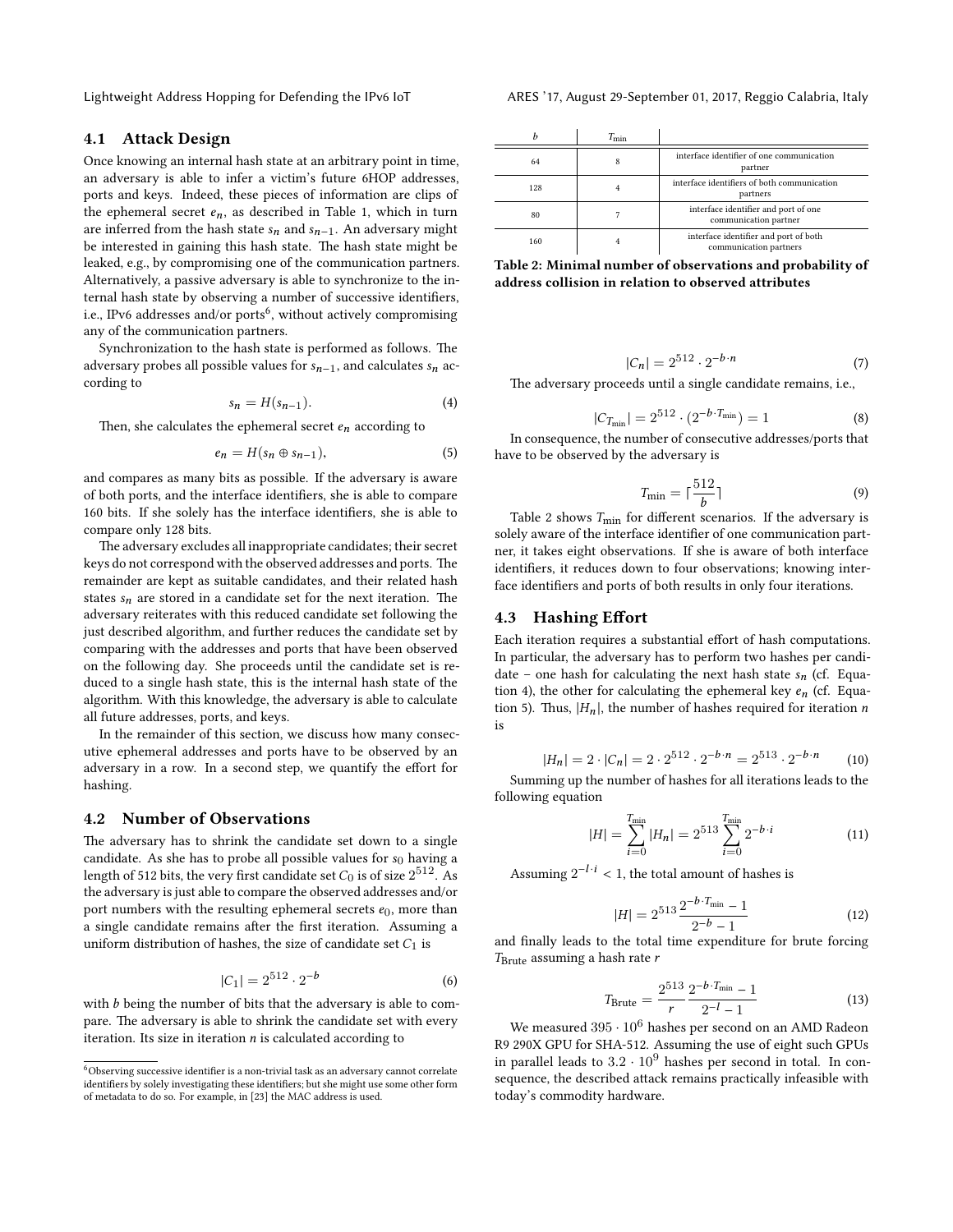Concluding, this attack does not appear economical from an adversary's point of view. For reconnaissance aims, it appears to be less effort to brute-force the IPv6 address space of  $2^{128}$ . If the adversary aims to gain the encryption keys used for the authenticated encryption, it remains also less effort to brute-force the encryption directly.

## **4.4 Address Collisions**

Address collisions refer to a situation where multiple nodes in a subnetwork assign the same IPv6 address. As multiple nodes listen to the same address, packet delivery becomes a mess; in consequence, address collisions have to be prevented in order to guarantee correct data transmission.

We consider two scenarios; the first considers the prevalence of two nodes A and B using 6HOP within a subnetwork, the second generalizes the previous result for an arbitrary number of nodes within a subnetwork. An address collision requires that addresses are equal in all of their bits; while the first bits of the network prefix are equal anyway when residing in the same subnetwork, the remainder *x* bits of the address are defined by 6HOP.

*Scenario 1:* Two nodes residing in a subnetwork use 6HOP. Assuming randomness of the hash function, the probability of both nodes assigning the same address at the same point in time calculates according to

<span id="page-5-1"></span>
$$
P = 2^{-x} \tag{14}
$$

with *x* describing the number of address bits that are calculated by means of 6HOP per node. Rearranging Equation [14](#page-5-1) leads to the following expression

<span id="page-5-2"></span>
$$
P = 1 - \frac{2^x \cdot (2^x - 1)}{2^{x \cdot 2}}.
$$
\n(15)

*Scenario 2:* An arbitrary number of nodes reside in a subnetwork, and use 6HOP in order to generate their addresses. Assuming again randomness of the hash function, we are able to generalize Equation [15](#page-5-2) to describe the probability of two nodes assigning the same address as follows

$$
P = 1 - \frac{2^{x} \cdot (2^{x} - 1) \cdot \cdots \cdot (2^{x} - (N - 1))}{2^{x \cdot N}}
$$
(16)

with *N* being the total number of nodes within the respective subnetwork.

In conclusion, address collisions are highly improbable. However, in the rare case that a node observes such an address collision by using Duplicate Address Detection [\[17](#page-9-7)], we advise to automatically forward to the next address as defined by the 6HOP algorithm. The overlapping window parameter *w*, as defined in Section [3.3](#page-3-3), successfully handles such a situation.

# <span id="page-5-0"></span>**5 THREAT ANALYSIS**

In this section, we discuss different kind of attacks and how the 6HOP mechanisms protects against these attacks. Thereby, we rely on the scenario defined in Section [2,](#page-1-0) and assume that the secret

<span id="page-5-3"></span>

**Figure 2: 6HOP prevents address-based correlation exploiting client addresses and correlation exploiting server addresses.**

seed *s*<sub>0</sub> has been exchanged over a secure channel. In our analysis below, we model threats according to the STRIDE methodology[[2,](#page-8-6) [20](#page-9-8)]. Therefore, we consider *spoofing, tampering, repudiation, information disclosure, denial-of-service* and *elevation of privilege* threats.

Further, we differentiate the attacks with regard to Eve's capabilities: (1) Eve is able to position herself *en-route*, i. e., on the traffic path between Alice's smart phone and her server as shown in Figure [2](#page-5-3). Subsections [5.2](#page-5-4) - [5.6](#page-6-1) discuss attacks in this setting. (2) Eve is not able to place herself en-route; in consequence, she is only able to perform active probing as described in Subsection [5.1.](#page-5-5)

# <span id="page-5-5"></span>**5.1 Active probing**

Eve is not able to position herself en-route, i. e., on the traffic path between Alice and the server. Hence, she needs to perform active scanning in order to find potential victims like the IoT server. Scanning IPv6 addresses is a tedious but not entirely impossible task; currently known techniques of scanning mostly rely on implicit address patterns in order to reduce the search space[[5,](#page-8-3) [7,](#page-8-4) [11,](#page-8-5) [21](#page-9-3)]. In consequence, it is rather unlikely that Eve finds a 6HOP address as they do not include any pattern, and rather appear random to third parties.

But even in the unlikely event that Eve finds a currently valid combination of an 6HOP address and transport layer port, her possibilities are limited. 6HOP requires the traffic to be authenticated and encrypted using one-time key pads. As Eve does not know the key, neither the ephemeral secret in order to infer the key, she is not able to initiate a new 6HOP session, or inject arbitrary data into the traffic flow. Moreover, the server is able to use source addresses as a form of authentication, and drop every packet not originating from a currently valid 6HOP source addresses. The latter further reduces Eve's probing capabilities.

#### <span id="page-5-4"></span>**5.2 Traffic inspection**

If Eve is able to position herself within the traffic path between Alice's smart phone and the servers, she has attack capabilities that are more subtle than active probing. In a traffic inspection attack, Eve aims to read the exchanged data in order to gain sensitive information. Traffic inspection is encountered by 6HOP as the traffic is encrypted by the encryption keys that are derived from the current ephemeral key. Eve is not able to calculate the ephemeral key as she is lacking the secret seed that has been previously exchanged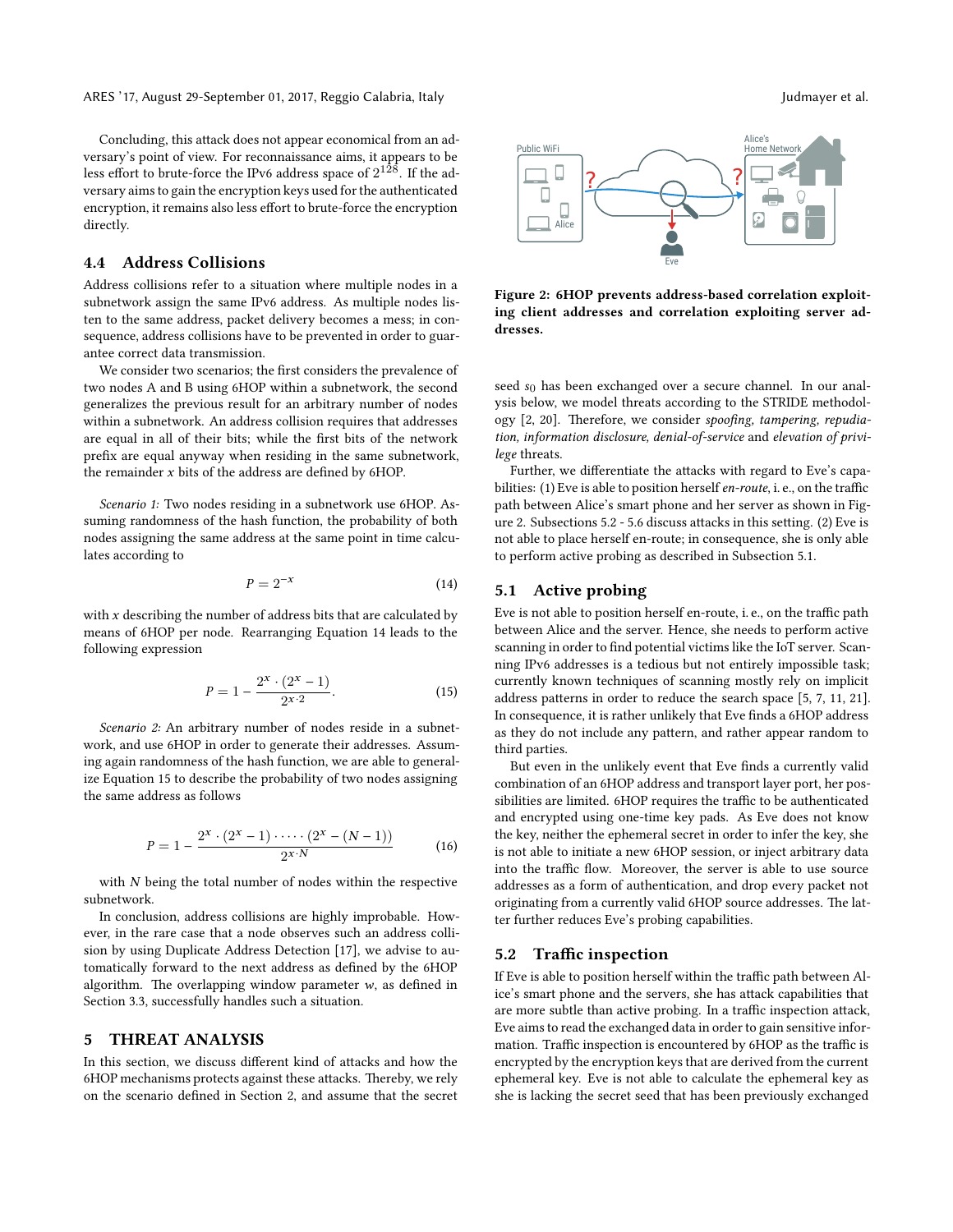over a secure channel, e. g., an adequately secured domestic wireless network.

# **5.3 Modify traffic**

Eve may aim to perform a man-in-the-middle attack and modify the traffic between Alice's smart phone and the IoT server. However, 6HOP counters this attack as all traffic of an established 6HOP session is authenticated and encrypted using one-time keys that are inferred from the ephemeral secret. In consequence, Eve is unable to modify messages without being noticed and has no window of opportunity to launch man-in-the-middle attacks.

In case Eve wanted to exploit her power in order to deny communication between Alice's smart phone and the IoT server, she has to block all traffic involving the respective IPv6 network prefixes. The reason therefore lies in the changing endpoint addresses: Eve cannot selectively drop packets to a single endpoint, e. g., the IoT server, as the latter's address continuously changes and Eve is unable to identify successive addresses. Rather, she has to drop all packets going to or coming from these subnetworks. Denying any communication on the network level to a certain network prefix, e. g., by cutting the wire, cannot be prevent by 6HOP and is outside our threat model; however, it remains unlikely that such a coarse attacks remains unnoticed.

# **5.4 Replay traffic**

Eve may record traffic of the 6HOP endpoints, and replay it at a latter point in time. As the addresses change over time, Eve is solely able to replay traffic in both direction as long as the included addresses, ports and keys remain valid. If 6HOP forwards to the next addresses, this capability of Eve is denied.

Nevertheless, she is able to reply traffic as long as the time-tick is not incremented. 6HOP does not protect higher application layer in all cases from the consequences of injection and replay attacks. The window of attack can be reduced by also decreasing the timetick interval as well as the overlapping window size*w*, the application layer however remains responsible of detecting replay attacks, e.g., by the introduction of a counter.

## **5.5 Denial-of-service (DoS) attacks**

Eve may aim to perform a denial-of-service attack against the IoT server by sending an increased amount of traffic. Our focus are denial-of-service attacks of increased traffic or targeted probing activity that can be handled by a consumer-grade home router (e.g., at the range of 100 Mbps) but will exhaust the resources of a home IoT device. We do not consider large scale distributed denial-ofservice (DDoS) attacks producing several hundred Gbps of traffic as these kinds of attacks would paralyze domestic connections anyway.

In this scenario, we assume the current address of the IoT server has been recorded by Eve, e. g., by sniffing the traffic. Eve then launches a denial-of-service attack against this address. If a 6HOP endpoint is under a network-level denial-of-service attack, connectivity is automatically regained with the next time interval  $T_{n+1}$ , i. e., when hopping to the next address occurs. The struck address can effectively be blocked or redirected at upstream routers. Therefore, performing long-lasting, targeted probing or denial-of-service

Lightweight Address Hopping for Defending the IPv6 IoT ARES '17, August 29-September 01, 2017, Reggio Calabria, Italy

attacks is difficult as the adversary has to find successive addresses of a 6HOP session.

# <span id="page-6-1"></span>**5.6 Traffic metadata analysis**

Eve might aim to attribute Internet activities to Alice's smart phone and the IoT server by analyzing IPv6 addresses and transport laer ports. 6HOP protects against such address- and port-based traffic correlation attacks. Eve can deduce that two network prefixes are talking to each other, but she does not know for certain which devices are involved in the communication by solely looking at the used IPv6 addresses and ports.

The protection against address-based correlation offered by 6HOP is based on certain assumptions. If there is only a single device using 6HOP in an IPv6 subnet, all traffic coming from or going to this subnet can be attributed to this device i.e., the privacy set is too small to offer any protection. In other words, the protection against address-based correlation offered by 6HOP increases, the more clients/servers in the respective networks are using 6HOP or other formats of dynamic addressing. However, other dynamic addressing schemes, e.g., the IPv6 Privacy Extension suffer from the same limitation.

While address- and port-based correlation is mitigated by 6HOP, endpoints might still be fingerprinted by means of metadata analysis targeting network stack specific communication patterns. Different hosts might be identified, for example via their uptime deduced from TCP timestamps [\[14\]](#page-9-9) or the frequency and time span over which different operating systems receive their updates. Such traffic artifacts can also be used by 6HOP peers to lay false traps and disguise themselves as other devices. The mitigation of such attacks and other techniques of traffic obfuscation are beyond the scope of this paper.

# <span id="page-6-0"></span>**6 RELATED WORK**

Shuffling addresses per se is not a novel idea for IPv6. Our research is based on two foundations: On the one hand, 6HOP is considered as a new address generation scheme for IPv6. Thus, we discuss existing approaches with respect to their quality of protection against denial-of-service and reconnaissance. On the other hand, alternatives for protection against these threats are available beyond IPv6; we also consider such approaches.

Many schemes for IPv6 address generation are available; with respect to stability over time, we distinguish three flavors of IPv6 addresses: (1) *static* addresses, (2) *semi-static* addresses, and (3) *dynamic* addresses. As all of them were designed with other goals in mind, it is not suprising that they are at most of limited benefit for protection against such attacks.

#### **6.1 Static addresses**

Static addresses remain effective over a long period of time, typically for a host's full lifetime. In today's IPv6 environment, two types of static addresses are prevalent. *Manually-assigned addresses* are mainly used at servers. Such addresses are individually configured by the operators. In contrast, addresses in *Modified EUI-Format* are inferred from the announced network prefix, the globally unique MAC address, and a fixed pattern[[12\]](#page-8-7).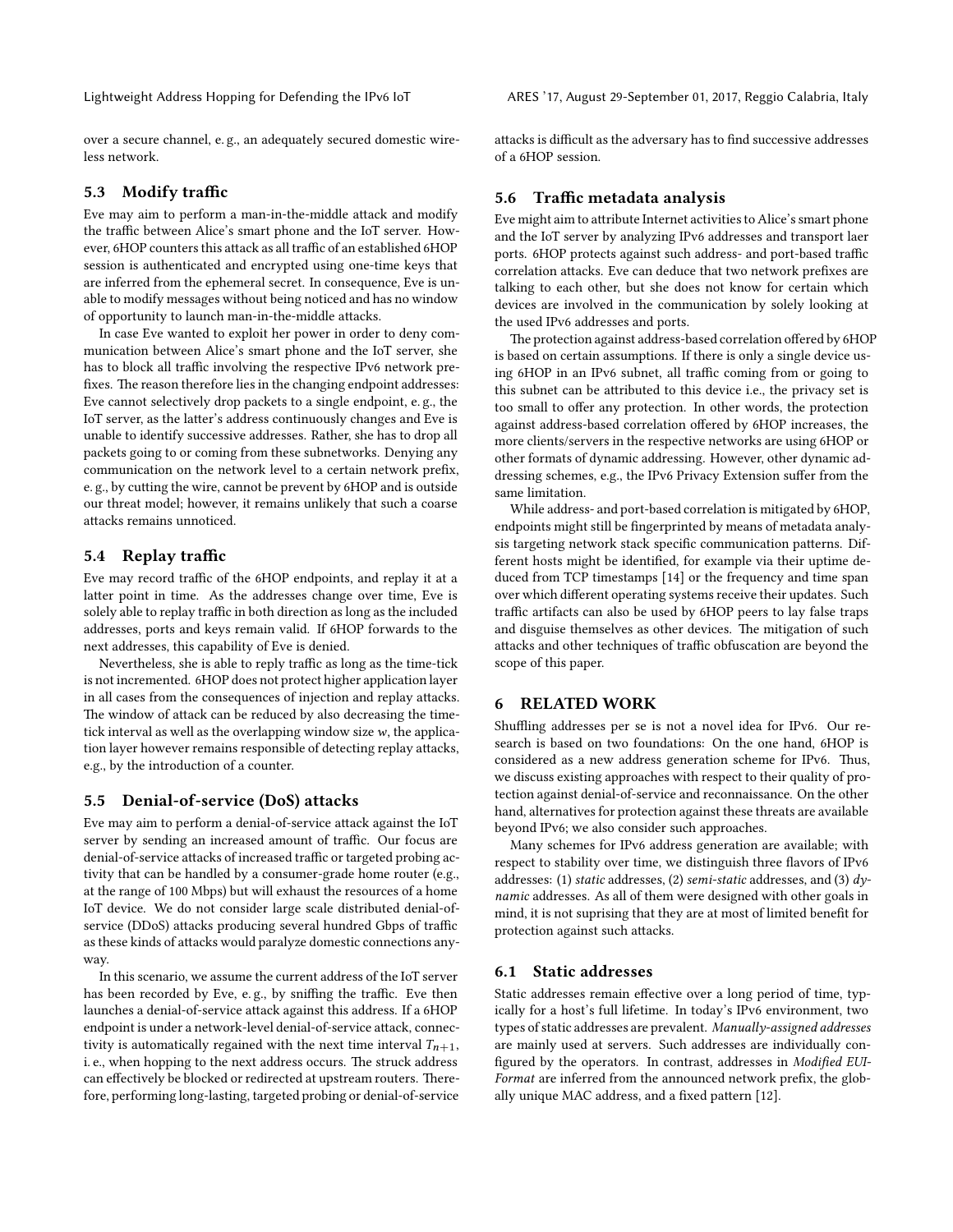Manually-assigned addresses frequently include patterns like port numbers of provided services or the respective IPv4 address [\[9\]](#page-8-8), as a consequence of human intervention.

Modified EUI-Format addresses bear inherent patterns due to inclusion of the MAC address. These patterns allow to reduce the IPv6 address space for active probing [\[22\]](#page-9-10). They are rather an *enabler* for reconnaissance than a means of protection, and have became replaced as default identifiers recently [\[10](#page-8-9)].

Once an adversary gains a static address, she is able to perform a denial-of-service attack against the respective host. The attack traffic reaches the victim over the full attack period due to addresses stability. In consequence, static addresses can neither be considered to be a protection against reconnaissance nor against denialof-service attacks.

## **6.2 Semi-static addresses**

We consider addresses as *semi-static* in case the specification calls for changes in certain circumstances but these changes occur rarely in practice and are eventually of only limited benefit for protection against reconnaissance or denial-of-service attacks.

*Cryptographically Generated Addresses* [\[1](#page-8-10)] and *Semantically Opaque Identifiers* [[8\]](#page-8-11) include the network prefix into their deterministic algorithms for interface identifier generation. Both schemes include hash functions for calculation making the prevalence of address patterns unlikely. In consequence, they can be considered as protection against reconnaissance. However, they do not form an adequate means of protection against denial-of-service attacks. Addresses change *only* when moving to another network prefix. Hence, a viable protection would only be feasible through permanent (physical) movement.

## **6.3 Dynamic addresses**

Dynamic addresses change at regular intervals. They are in principle the most promising for our scenario. First, they are typically generated in an automatic way and do not contain any patterns. Second, an addresses that is struck by a denial-of-service attack runs out automatically and a new one is generated. The adversary would have to find the respective host over and over again. As the addresses appear unrelated to each other, this remains a tedious task.

Known approaches of dynamic addresses are obviously the closest to our method. However, they are designed for different purposes. We discuss the cases of IPv6 Privacy Extension, MT6D, and non-IPv6 approaches in more detail in the next subsections.

#### **6.4 IPv6 Privacy Extension**

The IPv6 *Privacy Extension* creates addresses in a 24-hour interval to prevent traffic correlation of stationary and mobile clients[[19](#page-9-4)]. Clients initiate outgoing connections but typically do not await incoming connections from others. At best, they choose the respec-tive parts of the address in a random manner<sup>[7](#page-7-0)</sup>. However, these unrelated addresses appear useless for our scenario. When applied



**Figure 3: The Privacy Extension prevents address-based correlation exploiting client addresses, but not correlation exploiting server addresses.**

to an IoT server, the latter would not be discovered by the legitimate clients either. 6HOP introduces a shared secret that allows the client to calculate the server's current address and reconnect.

In addition, the Privacy Extension is intended for clients; in consequence, transactions on the Internet cannot be attributed to the same client. Nevertheless, it remains possible to pinpoint all transactions to a certain server as it listens on a single static address. In our scenario, Eve would still be able to identify all connections attempts to the IoT devices by Alice by checking for the server address as a consequence of the limited amount of users accessing the IoT server. If the involved IoT devices use static addresses based on the Modified EUI-Format, it would even be possible to deduce what kind of device handled the respective connection based on the included MAC address[[16](#page-9-2)].

# **6.5 MT6D**

*MT6D* exploits permanently changing addresses as a means of moving target defense against denial-of-service attacks[[4\]](#page-8-12). Such an approach would also protect against reconnaissance attacks. MT6D achieves this by *tunneling* IPv6 packets inside MT6D packets. This introduces an overhead of 62 bytes per IPv6 packet sent. The network performance (transfer speed and retransmissions) of MT6D is thus not satisfactory for modern applications[[4\]](#page-8-12).

MT6D is aimed towards connection-oriented upper layer protocols, like TCP.The sender (client) pre-calculates a receiver's (server) address every ten seconds based on an out-of-band negotiated secret in order to insert the then-valid address into the packet header. In this sense, *tight* time synchronization is crucial for the operation of MT6D.

Even though MT6D shuffles both server and client addresses, the client is able to infer the server address following a deterministic algorithm that includes a secret key. This addressing scheme bears however disadvantages. MT6D piggybacks the original communication into another layer of IPv6 in order to support connectionoriented protocols like TCP. This causes extra overhead and slow transfer rates. Also, the additional MT6D protocol headers foster traffic metadata analysis. Also, MT6D requires tight time synchronization which might be a barrier for resource constrained IoT devices.

Table [3](#page-8-13) provides a summary of IPv6 address generation schemes. *Address Dynamics* refers to their lifetime; we distinguish static,

<span id="page-7-0"></span> $7$ Linux and Mac operating systems presumably do so; tough, the official algorithm appears flawed [\[23\]](#page-9-6). This fact however does not oppose the baseline of the *Privacy Extension*'s intention.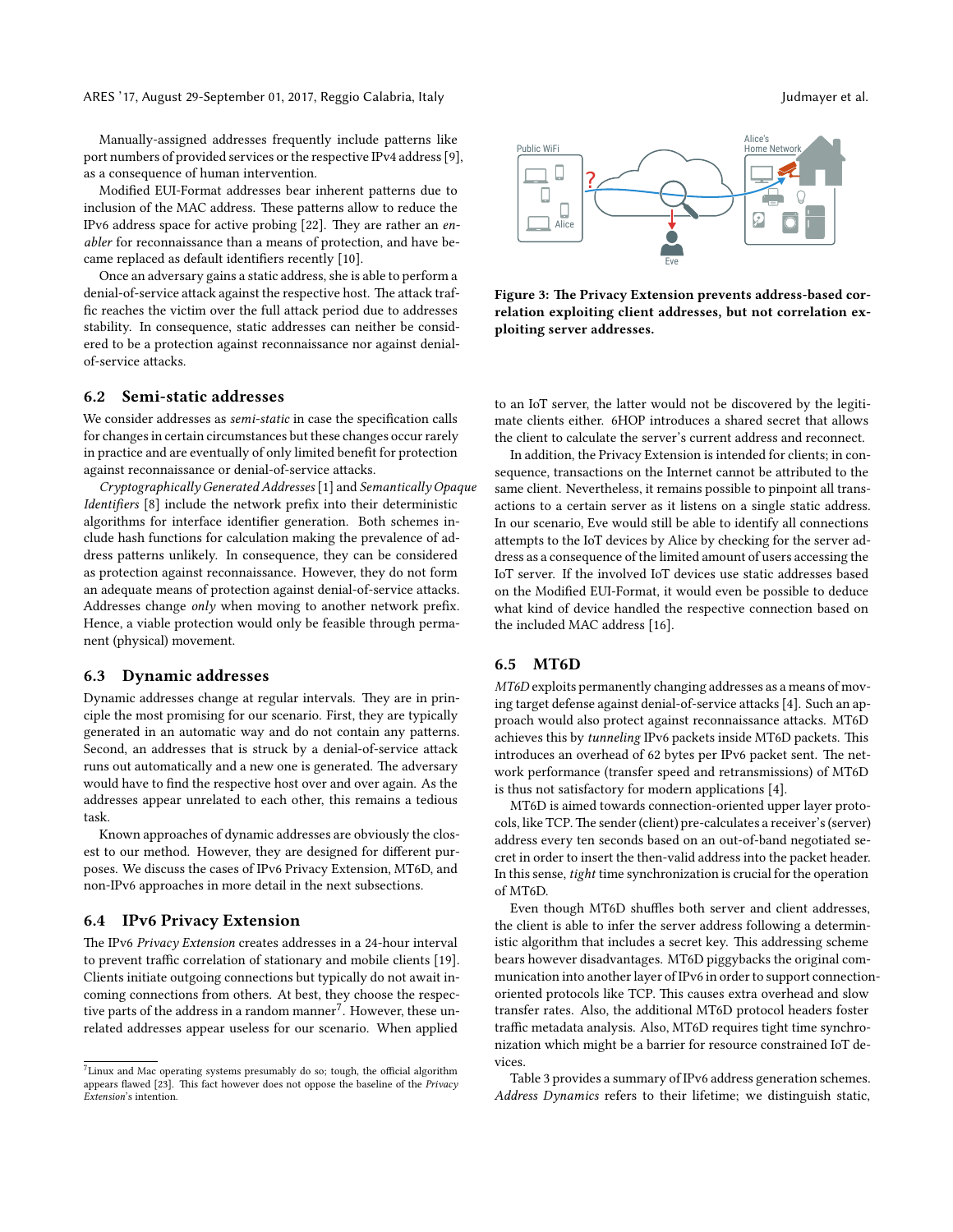<span id="page-8-13"></span>

|                                           | Modified<br>EUI-Format [12] | Semantically Opaque<br>Addresses [8] | Cryto-graphically-<br>Generated<br>Addresses [1] | Privacy<br>Extension [19] | MT6D [3] | 6HOP    |
|-------------------------------------------|-----------------------------|--------------------------------------|--------------------------------------------------|---------------------------|----------|---------|
| <b>Address Dynamics</b>                   | static                      | semi-static                          | semi-static                                      | dynamic                   | dynamic  | dynamic |
| Port Randomization                        |                             |                                      |                                                  | $\sim$                    |          |         |
| Reconnectivity                            |                             |                                      |                                                  |                           |          |         |
| Embeddedness                              |                             |                                      |                                                  |                           |          |         |
| Independence from Time<br>Synchronization |                             |                                      |                                                  |                           |          |         |

**Table 3: Comparison of IPv6 addressing schemes**

semi-static, and dynamic addresses as mentioned above. *Port Randomization* refers to the fact whether the address generation formats allows to randomize ports of the transport layer protocols, like UDP and TCP, in addition to the IPv6 addresses. *Reconnectivity* means that a host is able to reconnect to a certain host at a later point in time, i.e., the former can infer the address of the latter at this point in time. *Embeddedness* implies that the respective address generation schemes uses native IPv6, without any additional protocol headers. Finally, we highlight whether fine-grained time synchronization is needed.

## **6.6 Non-IPv6 approaches**

An IPv4-based address shuffling defense for denial-of-service attacks is proposed in [\[15\]](#page-9-11). This approach requires multiple edge routers spanning multiple network segments of possibly different administrative domains. The sender decides the correct destination address according to a deterministic function. The respective router then checks for consistency and forwards the traffic to the apparent receiver.

In contrast to 6HOP, a rather small number of addresses is used due to the reliance on the available IPv4 address space. Furthermore, the proposal requires one edge router *per protected address*. Both these hinder the deployability in a consumer-grade IoT scenario. Smart homes will neither be assigned multiple public IPv4 addresses, given the IPv4 address scarcity, nor will they afford to install and maintain multiple edge routers.

Defenses that go beyond addressing are described in[[24](#page-9-12)]. According to this classification, our proposal, 6HOP, is a destinationbased approach of protection. Similar approaches are considered easy to deploy and comparably cheap. However, in the presence of an attack, the victim's resources are utilized (to a certain extent). In addition, the entity deploying the protection mechanism benefits from its deployment.

# <span id="page-8-2"></span>**7 CONCLUSIONS AND FUTURE WORK**

In this paper, we presented 6HOP, a lightweight address hopping scheme for defending IPv6-enabled IoT devices. Our proposal utilizes the ample IPv6 address space and defends against a wide range of attacks. It also integrates natively with the IPv6 protocol suite. Thus, 6HOP offers superior security characteristics and easier deployment, especially for smart homes and similar environments with a small (compared to open Internet) number of IoT servers.

Future directions of work include real-world studies on the effectiveness and the performance of 6HOP in IoT systems with different resource constraints regarding processing and storage capabilities. This includes studying scalability issues for serving a larger number of servers concurrently and alternative hopping techniques. Another interesting direction is to study the applicability of 6HOP in other usage scenarios like for example peer-to-peer systems.

# **ACKNOWLEDGMENTS**

This work was supported partly by the Christian Doppler Forschungsgesellschaft (CDG) through Josef Ressel Center (JRC) projects TAR-GET and u'smile and the Austrian Research Promotion Agency (FFG) through projects SBA-K1, Bridge Early Stage A2Bit and Cy-PhySec.

## **REFERENCES**

- <span id="page-8-10"></span>[1] T. Aura. 2005. Cryptographically Generated Addresses (CGA). RFC 3972 (Proposed Standard). (March 2005). <http://www.ietf.org/rfc/rfc3972.txt> Updated by RFCs 4581, 4982.
- <span id="page-8-6"></span>[2] Danny Dhillon. 2011. Developer-driven threat modeling: Lessons learned in the trenches. *IEEE Security & Privacy* 9, 4 (2011), 41–47.
- <span id="page-8-14"></span>[3] M. Dunlop, S. Groat, W. Urbanski, R. Marchany, and J. Tront. 2011. MT6D: A Moving Target IPv6 Defense. In *2011 - MILCOM 2011 Military Communications Conference*. 1321–1326. DOI:<http://dx.doi.org/10.1109/MILCOM.2011.6127486>
- <span id="page-8-12"></span>[4] Matthew Dunlop, Stephen Groat, William Urbanski, Randy Marchany, and Joseph Tront. 2012. The Blind Man's Bluff Approach to Security Using IPv6. *IEEE Security & Privacy* 10, 4 (2012), 35–43.
- <span id="page-8-3"></span>[5] Pawel Foremski, David Plonka, and Arthur Berger. 2016. Entropy/IP: Uncovering Structure in IPv6 Addresses. In *Proceedings of the 2016 ACM on Internet Measurement Conference (IMC '16)*. ACM, New York, NY, USA, 167–181.
- <span id="page-8-0"></span>Gartner. 2015. A Quarter Billion Connected Vehicles Will Enable New Vehicle Services and Automated Driving Capabilities. [http://www.gartner.com/](http://www.gartner.com/newsroom/id/2970017) [newsroom/id/2970017.](http://www.gartner.com/newsroom/id/2970017) (January 2015). [http://www.gartner.com/newsroom/id/](http://www.gartner.com/newsroom/id/2970017) [2970017](http://www.gartner.com/newsroom/id/2970017) Accessed: 2016-11-29.
- <span id="page-8-4"></span>[7] Oliver Gasser, Quirin Scheitle, Sebastian Gebhard, and Georg Carle. 2016. Scanning the IPv6 Internet: Towards a Comprehensive Hitlist. *CoRR* abs/1607.05179  $(2016)$ .
- <span id="page-8-11"></span>[8] F. Gont. 2014. A Method for Generating Semantically Opaque Interface Identifiers with IPv6 Stateless Address Autoconfiguration (SLAAC). RFC 7217 (Proposed Standard). (April 2014). <http://www.ietf.org/rfc/rfc7217.txt>
- <span id="page-8-8"></span>[9] F. Gont and T. Chown. 2015. *Network Reconnaissance in IPv6 Networks*. Internet-Draft. 1–35 pages. [https://tools.ietf.org/html/](https://tools.ietf.org/html/draft-ietf-opsec-ipv6-host-scanning-08) [draft-ietf-opsec-ipv6-host-scanning-08](https://tools.ietf.org/html/draft-ietf-opsec-ipv6-host-scanning-08)
- <span id="page-8-9"></span>[10] F. Gont, A. Cooper, D. Thaler, and W. Liu. 2017. Recommendation on Stable IPv6 Interface Identifiers. RFC 8064 (Proposed Standard). (Feb. 2017). [http://](http://www.ietf.org/rfc/rfc8064.txt) [www.ietf.org/rfc/rfc8064.txt](http://www.ietf.org/rfc/rfc8064.txt)
- <span id="page-8-5"></span>[11] Chris Grundemann. 2015. IPv6 Security Myth #4 – IPv6 Networks are Too Big to Scan. (2015). Available on http://www.internetsociety.org/deploy360/blog, [2015/02/ipv6-security-myth-4-ipv6-networks-are-too-big-to-scan/.](http://www.internetsociety.org/deploy360/blog/2015/02/ipv6-security-myth-4-ipv6-networks-are-too-big-to-scan/)
- <span id="page-8-7"></span>[12] R. Hinden and S. Deering. 2006. IP Version 6 Addressing Architecture. RFC 4291 (Draft Standard). (Feb. 2006). <http://www.ietf.org/rfc/rfc4291.txt> Updated by RFCs 5952, 6052, 7136, 7346, 7371.
- <span id="page-8-1"></span>[13] Geoff Huston. 2016. IPv4 Address Report. (July 2016). [http://www.potaroo.net/](http://www.potaroo.net/tools/ipv4/index.html) [tools/ipv4/index.html](http://www.potaroo.net/tools/ipv4/index.html)